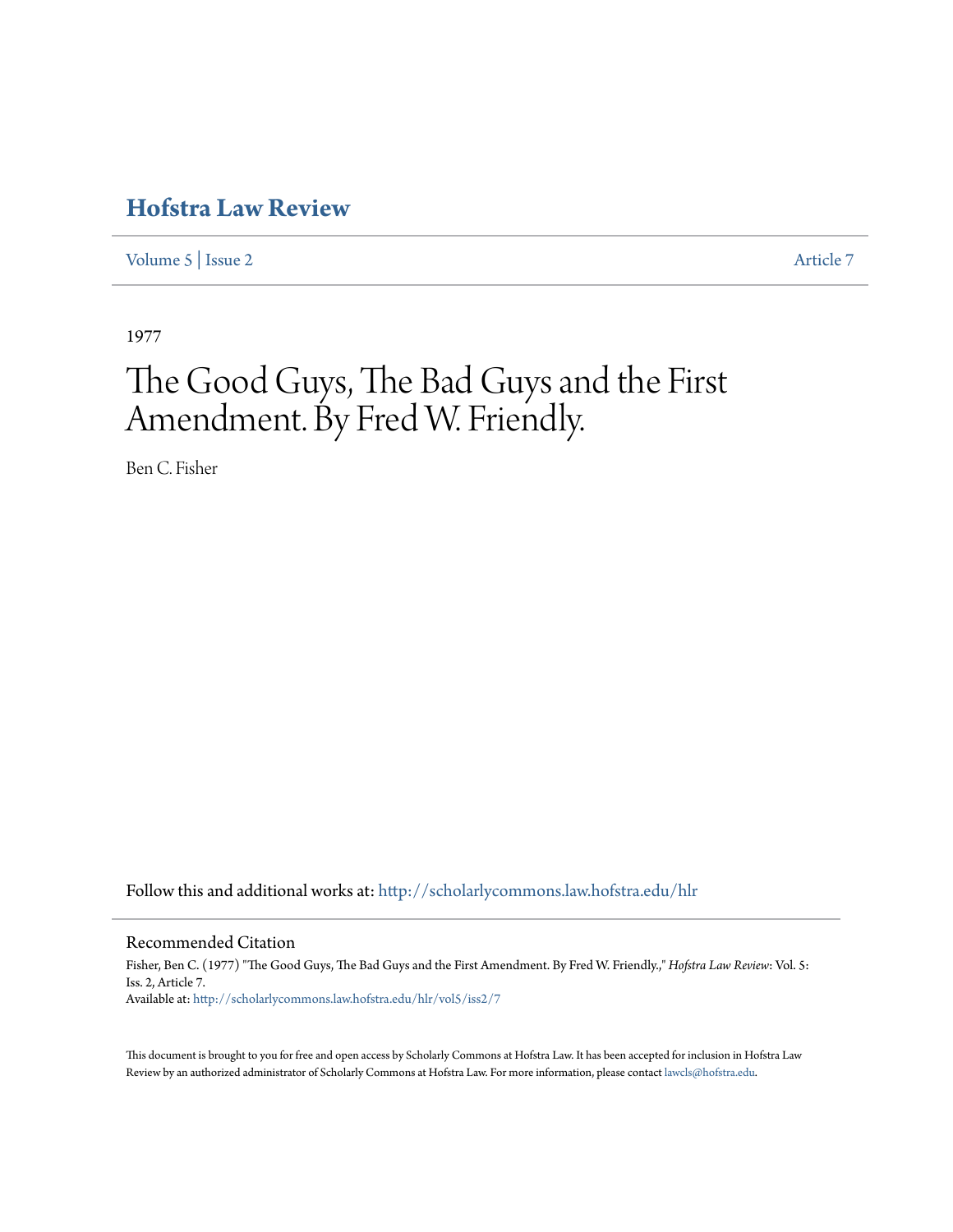## **BOOK REVIEWS**

THE GOOD Guys, THE BAD GuYs **AND** THE FIRST **AMENDMENT.** By **FRED** W. **FRIENDLY.\*** New York: Random House, Inc., 1976. Pp. xvi, 268. \$10.00.

## *Reviewed by Ben C. Fisher\*\**

Mr. Friendly provides a classic illustration of the perennial confrontation between the government, attempting to assure fairness and equity, and the private sector, here the broadcast media, desiring to let private forces control. The book makes delightful reading and will appeal to the serious student of communications policy as well as to members of the general public concerned with first amendment matters.

The primary focus of Mr. Friendly's book is the Fairness Doctrine, an administrative policy fashioned by the Federal Communications Commission to assure the evenhanded presentation of controversial public issues. While the serious discussion of broadcast fairness normally appears in esoteric articles and essays, this doctrine has been brought to life by a brilliant journalist and scholar.

The Fairness Doctrine requires that broadcasters devote a reasonable amount of time for the discussion of issues of public importance and that they offer a fair amount of time for opposing viewpoints. This seemingly innocuous policy has been, in practice, a constant source of controversy. All too often the zeal of well-meaning bureaucrats has impeded rather than furthered the cause. Perhaps, too, fairness of viewpoint is more "in the eyes of the beholder" than an objective standard. The Federal Communications Commission carefully considers each fairness complaint on a case-by-case basis. The enforcement process, unfortunately, is both cumbersome and ineffective.

One fascinating chapter in the development of the Fairness Doctrine is the case of *Red Lion Broadcasting Co. v. FCC. I* Rever-

**1. 395 U.S. 367** (1969).

**<sup>\*</sup>** Edward R. Murrow Professor of Journalism at the Columbia University School of Journalism. Mr. Friendly also serves as the Advisor on Communications to the Ford Foundation, was the originator of *CBS Reports* and from 1964 to 1966 was the president of CBS News.

<sup>\*\*</sup> A.B., University of Illinois, 1948; J.D., Harvard Law School, 1951. Mr. Fisher practices law in Washington, D.C.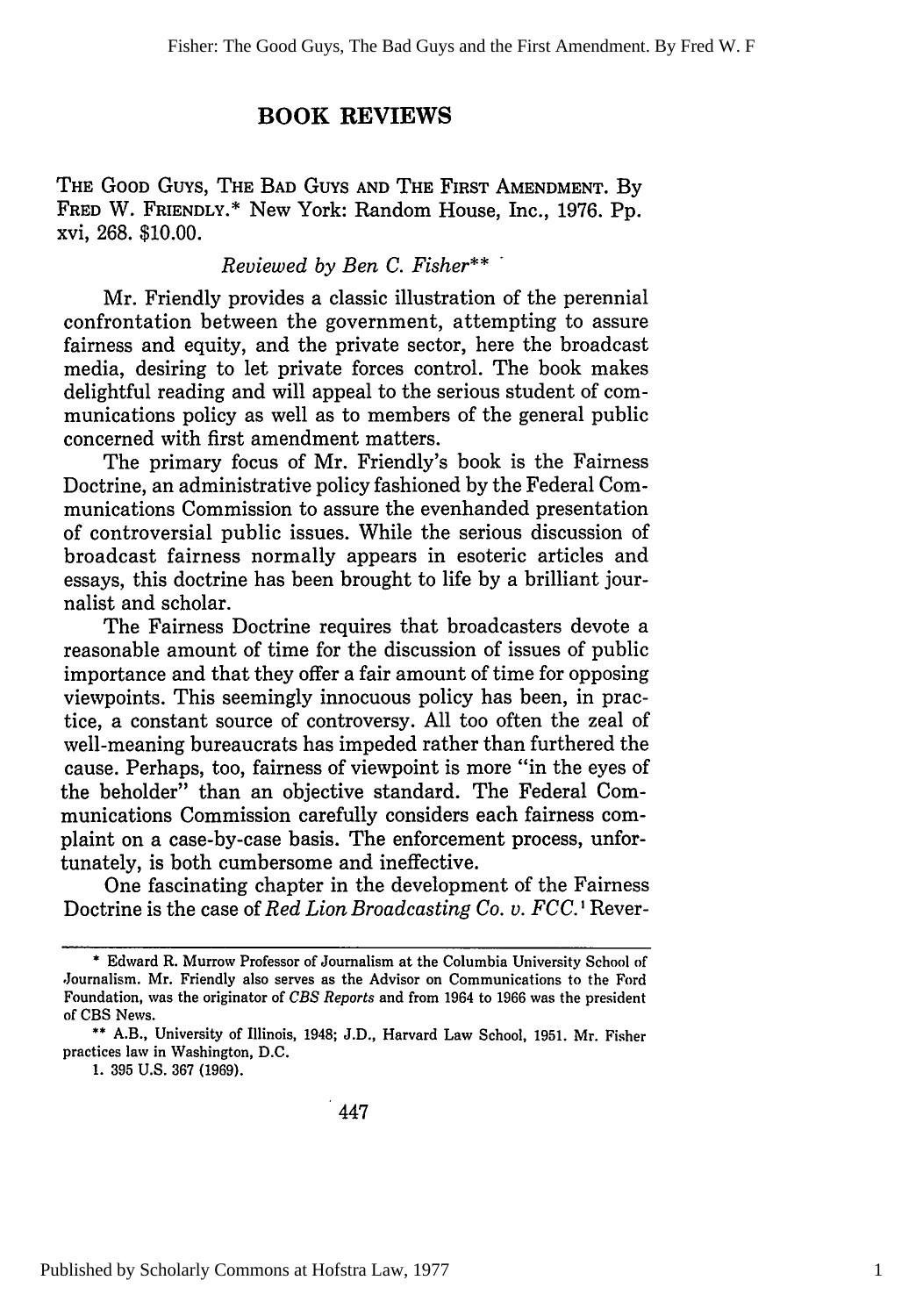end John M. Norris, the licensee of Station WGCB, Red Lion, Pennsylvania, was so infuriated by the meddling of government in his private affairs and in his freedom of speech that he launched a campaign to vindicate his rights. The issue was ultimately decided by the Supreme Court.<sup>2</sup> His crusade was triggered when he sold air time to Reverend Billy James Hargis for a short broadcast in 1964. During that broadcast Hargis violently attacked Fred J. Cook, a little-known liberal investigative reporter, labeling him "a professional mudslinger" and "accusing him of dishonesty."<sup>3</sup> This personal attack, which lasted two minutes and for which WGCB received \$7.50, was met by Cook's demand for the right to reply.

The *Red Lion* case, however, involved much more than \$7.50 of revenue and Cook's demand for time to vindicate his honor. Mr. Friendly suggests:

What the thirteen jurists on three separate high courts were unaware of at the time of the *Red Lion* decision was that a year earlier, in a climate of hysteria and backlash, a small group of well-intentioned men near the seat of national power had set in motion these forces and events by their determination to utilize the Fairness Doctrine and the FCC's regulatory arsenal to obtain free time, and to inhibit and keep off the air what they considered to be noxious and dangerous views.'

The author then recounts a series of horror stories dealing with high-level governmental intrigue, political trickery and manipulation of the administrative process to serve selfish ends. The real instigator of the *Red Lion* dispute was the Democratic National Committee. It began in the administrations of Presidents Kennedy and Johnson, both of whom were concerned about the impact of right-wing fanatics broadcasting daily "hate campaigns" against major Democratic administration programs. The Democrats, seeking a means to counteract the broadcasts, turned to the Fairness Doctrine. Demand was made for free reply time. By so doing, they hoped to frighten the broadcasters into refusing to carry the programs, thereby avoiding fairness demands. In short, the goal was to harass the broadcaster and suppress the offensive speech.<sup>5</sup>

448

<sup>2.</sup> *Id.*

**<sup>:3.</sup>** P. 5.

<sup>4.</sup> P. 31.

<sup>5.</sup> The invocation of the Fairness Doctrine has not been limited to the Democratic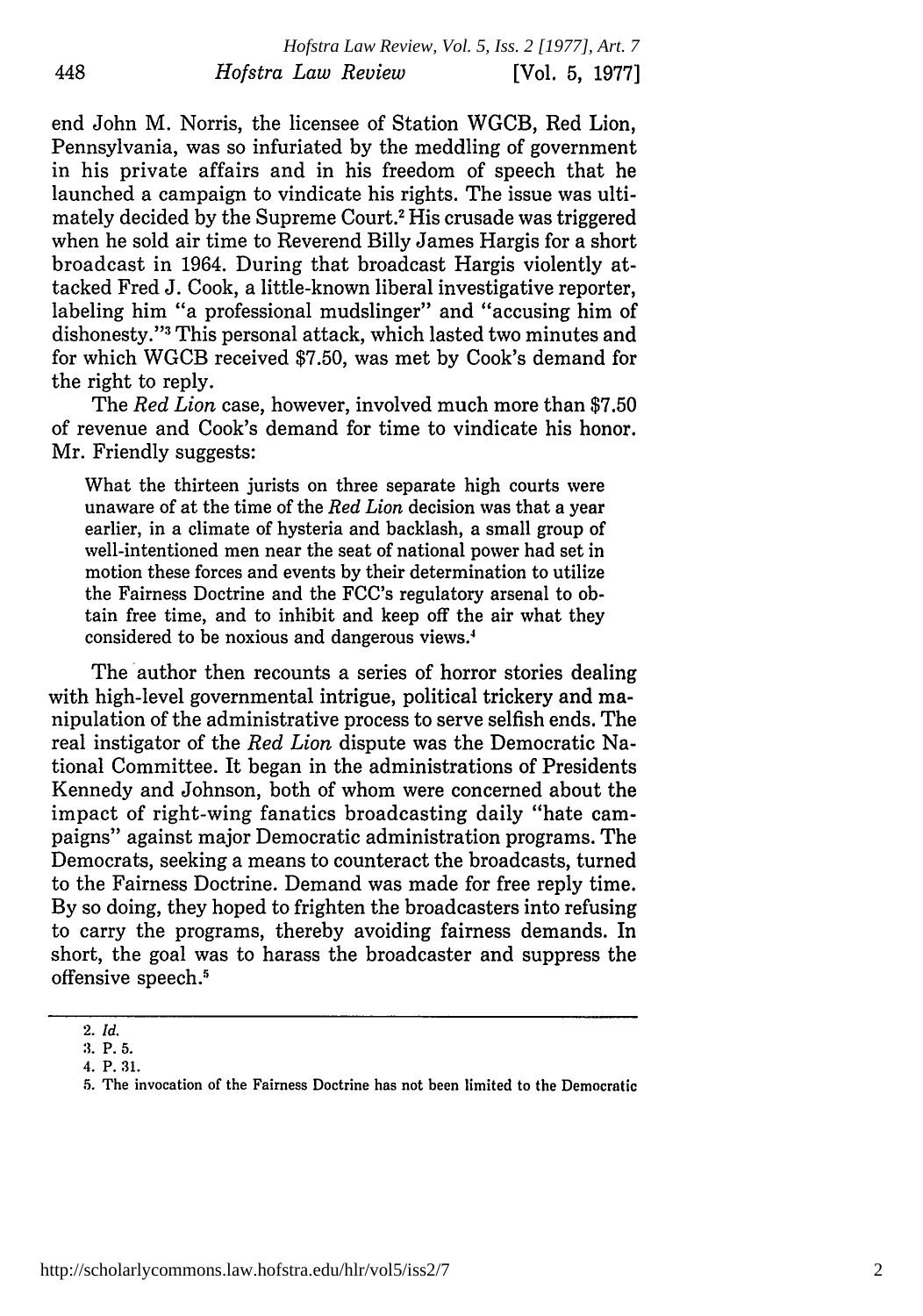The author exposes the ineffectiveness of the administrative process in resolving these political power plays. The two key players in the drama have been the broadcast industry and the Federal Communications Commission. For the most part, broadcasters have opposed the Fairness Doctrine and have only begrudgingly accepted their responsibilities. The Federal Communications Commission, on the other hand, has voluntarily undertaken the role of super-adjudicator. Extensive and costly pleadings are always filed. Arguments about value content cannot be avoided. Stopwatch comparisons of time for each side frequently ensue. These elements become the grist of the decisionmaking process.

The reader is left with the uncomfortable feeling that this process, at best, leaves the public an uninformed bystander and, at worst, the victim of an intentional plot by special interest groups to stifle the truth. A nation so desensitized by Watergate may not find such practices shocking. Mr. Friendly, however, feels otherwise. His compelling treatment of these conflicts of power focuses upon the inherent dilemma of the Fairness Doctrine: How can the government guarantee that the presentation of public issues will be substantial and fair without, at the same time, so complicating the decisionmaking process so as to discourage any significant discussion at all.

The author, however, does more than merely pose the issue. He proposes a solution which, I suspect, he has liberally borrowed from Henry Geller, former Commission General Counsel and Aspen Institute Scholar. The resolution involves essentially a right of limited access:<sup>6</sup> broadcast time voluntarily offered to those who want to talk back **-** the broadcasters' equivalent of the Op-Ed page. While this approach clearly would be better than the present painful case-by-case analysis, the real question is whether the industry is willing to commit itself to the initiation and success of such an effort. To date, with some notable exceptions, the broadcasters' efforts to achieve even the most rudimentary objective of carrying controversial public issue programs have been minimal.

Radio and television are, after all, primarily entertainment and news media. They are supported by advertising revenue and, significantly, by advertisers interested in large audiences. Debate

party. The Republicans and nonpartisan groups, as well, have sought air time under the claim of fairness. See **pp.** 122-24, **127.**

**<sup>6.</sup> Pp. 223-36.** See also **CBS** v. Democratic Nat'l Comm., 412 **U.S.** 94, **131 (1973).**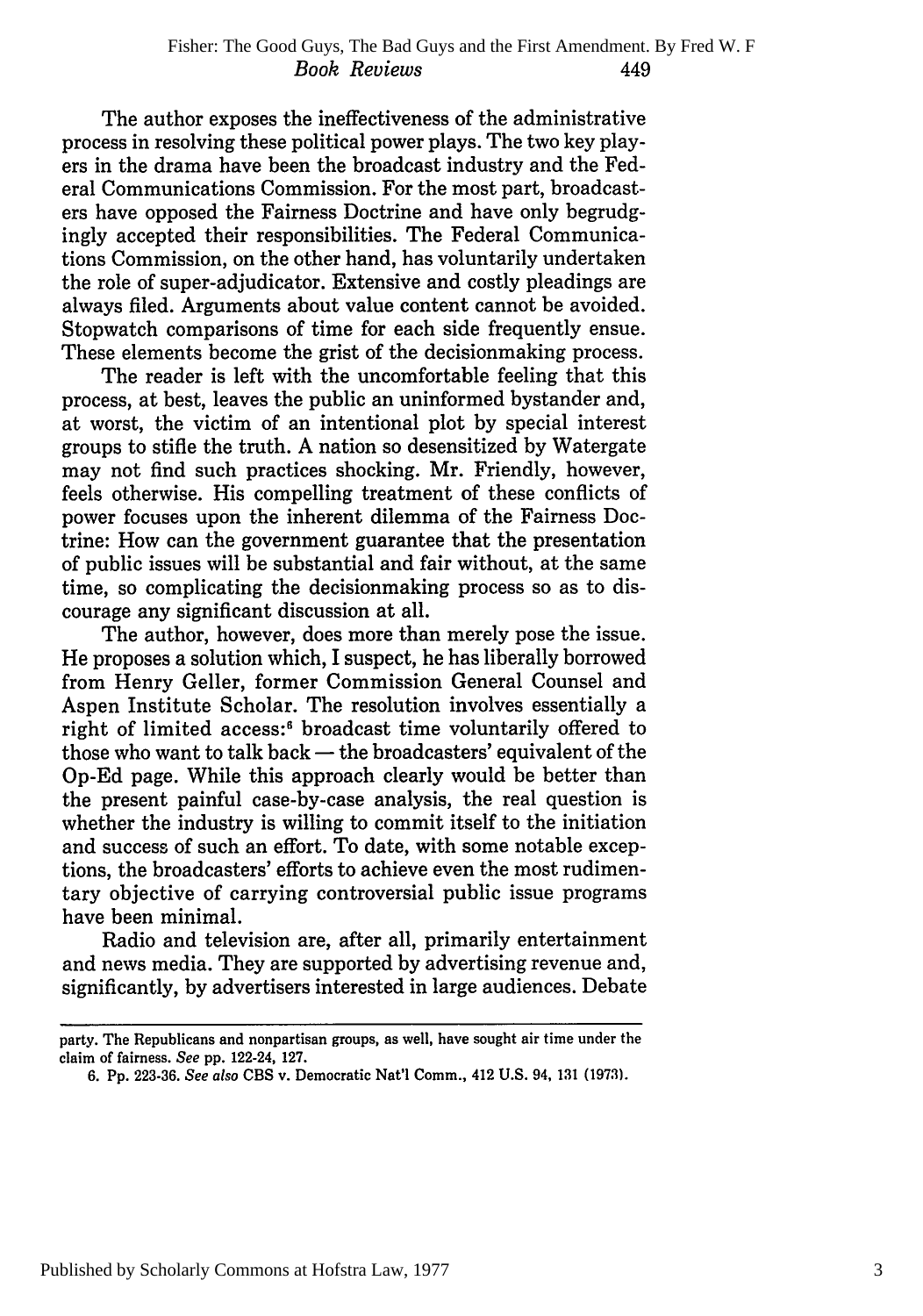on public issues is not profitable. Broadcasters, unlike, for example, the publishers of a newspaper, cannot simply add another section to accommodate new advertisers or expand "Letters to the Editor." Even the network evening news slot, which we have come to rely on so heavily for our knowledge of the world's affairs, offers only 221/2 minutes an evening, or only 97 hours a year.7 How much more time can we realistically expect broadcasters to devote to a noncommercial Op-Ed page? Fred Friendly answers the question in terms of both practicality and necessity:

[R]adio and television executives are finally aware that thoughtful citizens and powerful forces in government are disturbed by the one-way nature of broadcast speech. First Amendment disciples who for a generation fought for Murrow's and Elmer Davis' right to use the electronic press without pressure from sponsors, nervous networks and heavy-handed government are now willing to listen to those who argue that Fairness Doctrine and even more constricting forms of regulation are inevitable. Even those most insensitive to criticism are mindful of sober voices, conservative and liberal, who are raising questions about access, if not industry-provided, then mandated by government; an Op-Ed page of the air or its equivalent is not unrealistically visionary but almost a condition of survival.<sup>8</sup>

There is strong support for Friendly's position that to continue down the "Fairness" path will have two deleterious results. First, free speech will be inhibited rather than promoted. Second, such an approach will inevitably lead to content analysis by what will become a national super-editor, the Federal Communications Commission. While overall evaluation of performance only once each three years at license renewal time would help, the Commission still could not avoid the chilling effect of its role as an editorin-chief.

The Supreme Court decision in *CBS v. Democratic National Committee'* emphasizes this concern. As Mr. Friendly points out, the Court rejected the demand for access to the media (via paid editorial advertisements) in favor of adhering to the Fairness Doctrine. In so doing, Chief Justice Burger provided a "shield" for the industry against access. Mr. Friendly suggests that it was designed to give the broadcast journalist the power to decide who "should prevail in such crucial matters of access rather than the

<sup>7.</sup> Pp. 182-83.

**<sup>8.</sup>** P. 227.

<sup>9. 412</sup> U.S. 94 (1973).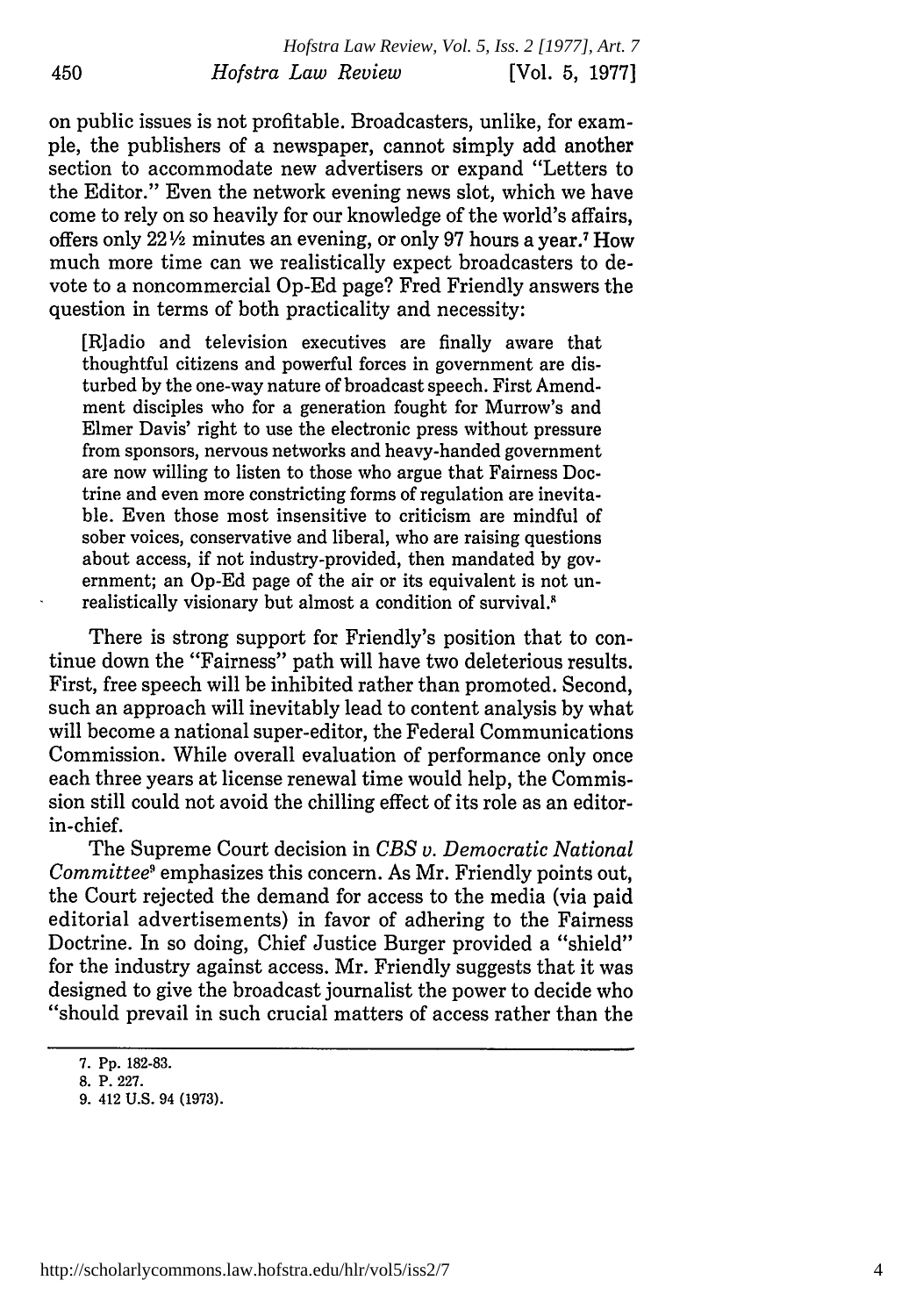advocate's pocketbook, no matter how noble the purpose.""' According to the author, however, Chief Justice Burger "fashioned the Doctrine into a double-edged sword"" by making access more difficult, but at the same time imposing certain fairness obligations on the broadcaster. Chief Justice Burger outlined the duty of the licensee under the Doctrine as requiring him to

"present representative community views and voices on controversial issues **. .** ." and [be] prohibited from "excluding partisan voices and always itself presenting views in a bland, inoffensive manner. . **. ."** A broadcaster neglects that obligation only at the risk of losing his license.<sup>12</sup>

Since editorial second-guessing always occurs with the benefit of 20-20 hindsight, the natural result is that broadcasters will become increasingly apprehensive over the potential for loss of license.

There is room, however, for some cautious optimism. Strong evidence suggests that the Fairness Doctrine will fall, trapped in its own regulatory tentacles. By the same token, there is no way the doctrine of basic fairness will be totally abandoned. Enough enlightened self-interest exists within the industry to support the belief that good faith alternatives exist. With any form of access to a public platform occasional unfairness will result. But from the Tower of Babel will emerge the synthesis of truth. Are we committed to anything less? The broadcast industry cannot shirk its role. The public will not accept a copout. A nation dedicated to first amendment principles will answer the challenge. *The Good Guys, The Bad Guys and The First Amendment* will help us avoid a few dead ends and will give us a sound basis for traveling a new path.

<sup>10.</sup> P. 136.

<sup>11.</sup> *Id.*

<sup>12.</sup> CBS v. Democratic Nat'l Comm., 412 U.S. 94, 131 (1973) (citations omitted).